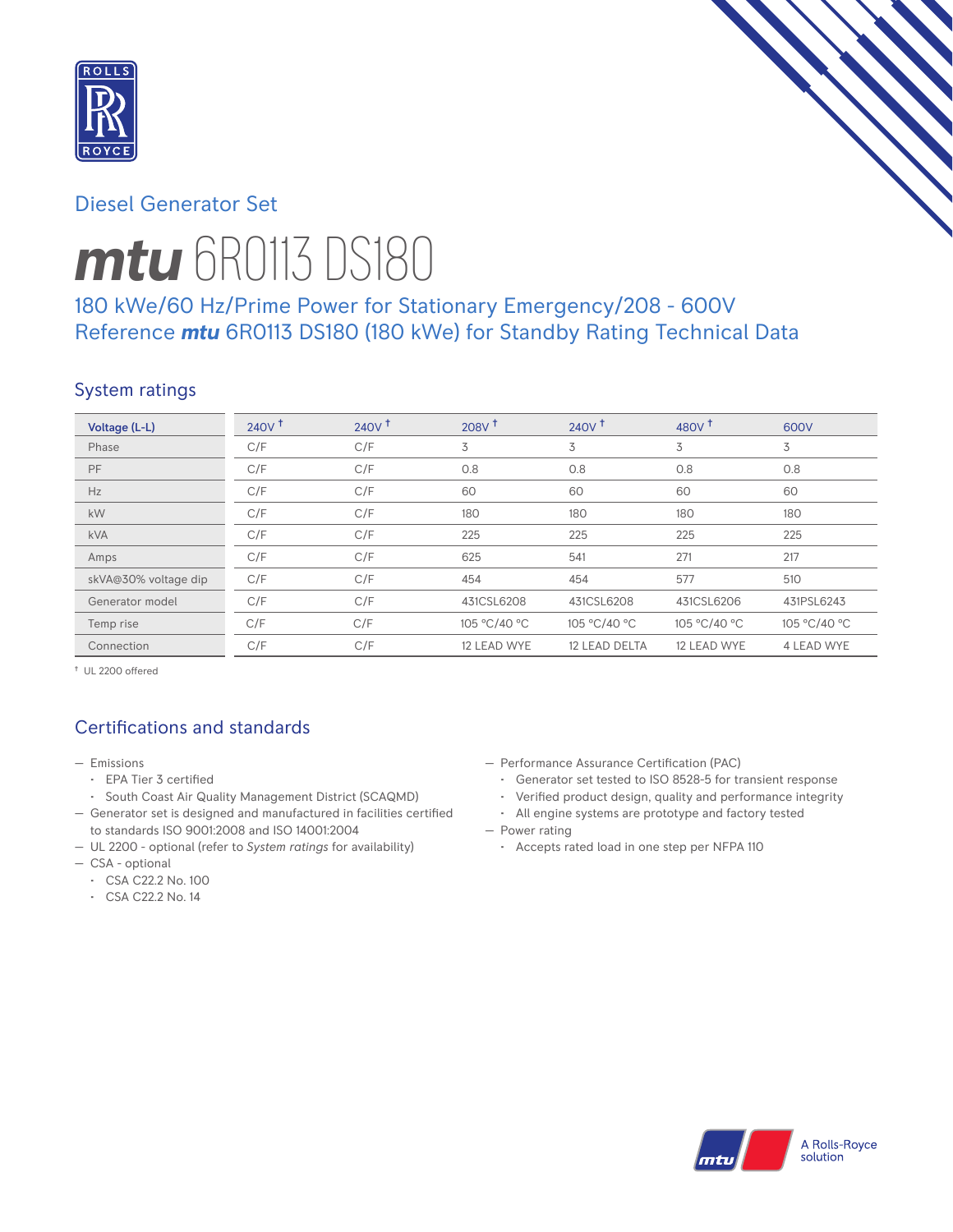## Standard features \*

- Single source supplier
- Global product support
- Two (2) Year/3,000 Hour Basic Limited Warranty
- 6068HFG85 diesel engine
	- 6.8 liter displacement
	- 4-cycle
- Engine-generator resilient mounted
- Complete range of accessories
- Cooling system
	- Integral set-mounted
	- Engine-driven fan

## Standard equipment \*

#### Engine

- Air cleaners
- Oil pump
- Oil drain extension and shut-off valve
- Full flow oil filter
- Fuel filter with water seperator
- Jacket water pump
- Thermostat
- Blower fan and fan drive
- Radiator unit mounted
- Electric starting motor 12V
- Governor electronic isochronous
- Base formed steel
- SAE flywheel and bell housing
- Charging alternator 12V
- Battery box and cables
- Flexible fuel connectors
- Flexible exhaust connection
- EPA certified engine

#### Generator

- NEMA MG1, IEEE, and ANSI standards compliance for temperature rise and motor starting
- Self-ventilated and drip-proof
- Superior voltage waveform
- Solid state, volts-per-hertz regulator
- $\pm$  1% voltage regulation no load to full load
- Brushless alternator with brushless pilot exciter
- 4 pole, rotating field
- 105 °C maximum prime temperature rise
- 1-bearing, sealed
- Flexible coupling
- Full amortisseur windings
- 125% rotor balancing
- 3-phase voltage sensing
- 100% of rated load one step
- 5% maximum total harmonic distortion
- Generator
	- Brushless, rotating field generator
	- 2/3 pitch windings
	- 300% short circuit capability with optional Permanent Magnet Generator (PMG)
- Digital control panel(s)
	- UL recognized, CSA certified, NFPA 110
	- Complete system metering
	- LCD display

### Digital control panel(s)

- Digital metering
- Engine parameters
- Generator protection functions
- Engine protection
- SAE J1939 Engine ECU Communications
- Windows®-based software
- Multilingual capability
- Communications to remote annunciator
- Programmable input and output contacts
- UL recognized, CSA certified, CE approved
- Event recording
- IP 54 front panel rating with integrated gasket
- NFPA 110 compatible

\* Represents standard product only. Consult the factory/*mtu* Distributor for additional configurations.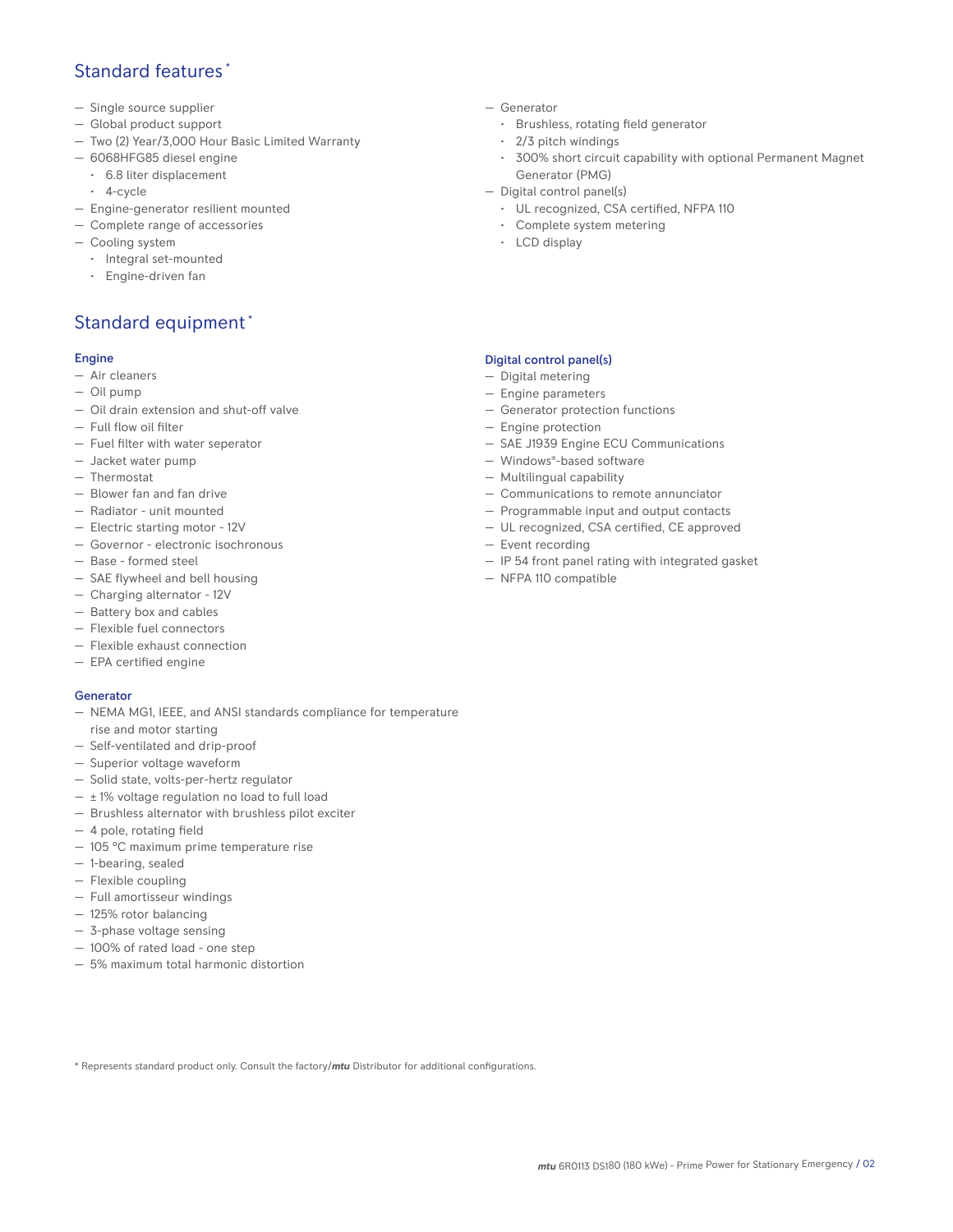# Application data

#### Engine

| Manufacturer                         | John Deere  |
|--------------------------------------|-------------|
| Model                                | 6068HFG85   |
| Type                                 | 4-cycle     |
| Arrangement                          | 6-inline    |
| Displacement: $L$ (in <sup>3</sup> ) | 6.8(415)    |
| Bore: cm (in)                        | 10.6(4.2)   |
| Stroke: cm (in)                      | 12.7(5)     |
| Compression ratio                    | 17:1        |
| Rated rpm                            | 1,800       |
| Engine governor                      | <b>JDEC</b> |
| Maximum power: kWm (bhp)             | 214 (286)   |
| Steady state frequency band          | ± 0.25%     |
| Air cleaner                          | dry         |
|                                      |             |

## Liquid capacity

| Total oil system: L (gal)             | 32.2(8.5)   |
|---------------------------------------|-------------|
| Engine jacket water capacity: L (gal) | 11.9(3.3)   |
| System coolant capacity: L (gal)      | 29.3 (7.75) |

#### Electrical

| Electric volts DC                                            |     |
|--------------------------------------------------------------|-----|
| Cold cranking amps under -17.8 $^{\circ}$ C (O $^{\circ}$ F) | 925 |
| Batteries: group size                                        | 4D  |
| Batteries: quantity                                          |     |
|                                                              |     |

#### Fuel system

| Fuel supply connection size    | -6 JIC 37° female |
|--------------------------------|-------------------|
| Fuel return connection size    | -6 JIC 37° female |
| Maximum fuel lift: m (ft)      | 2(6.7)            |
| Recommended fuel               | diesel #2         |
| Total fuel flow: L/hr (gal/hr) | 93(24.5)          |

#### Fuel consumption

| ו טטוויטטווואַנוטוו<br>At 100% of power rating: L/hr (gal/hr)        | 51.9(13.5)   |
|----------------------------------------------------------------------|--------------|
| At 75% of power rating: L/hr (gal/hr)                                | 40.5 (10.7)  |
| At 50% of power rating: L/hr (gal/hr)                                | 27.6(7.3)    |
|                                                                      |              |
| Cooling - radiator system                                            |              |
| Ambient capacity of radiator: °C (°F)                                | 50 (122)     |
| Maximum restriction of cooling air:                                  |              |
| Intake and discharge side of radiator: kPa (in. H <sub>2</sub> O)    | 0.12(0.5)    |
| Water pump capacity: L/min (gpm)                                     | 265 (70)     |
| Heat rejection to coolant: kW (BTUM)                                 | 83.7 (4,766) |
| Heat rejection to air to air: kW (BTUM)                              | 40 (2,298)   |
| Heat radiated to ambient: kW (BTUM)                                  | 25.5 (1,453) |
| Fan power: kW (hp)                                                   | 8.6(11.5)    |
|                                                                      |              |
| Air requirements                                                     |              |
| Aspirating: *m <sup>3</sup> /min (SCFM)                              | 14.7 (520)   |
| Air flow required for radiator                                       |              |
| cooled unit: *m <sup>3</sup> /min (SCFM)                             | 412 (14,537) |
| Remote cooled applications; air flow required for                    |              |
| dissipation of radiated generator set heat for a                     |              |
| maximum of 25 °F rise: *m <sup>3</sup> /min (SCFM)                   | 93 (3,277)   |
| * Air density = $1.184 \text{ kg/m}^3$ (0.0739 lbm/ft <sup>3</sup> ) |              |
|                                                                      |              |
| <b>Exhaust system</b>                                                |              |
| Gas temperature (stack): °C (°F)                                     | 528 (982)    |
| Gas volume at stack temperature: m <sup>3</sup> /min (CFM)           | 38.8 (1,371) |
| Maximum allowable back pressure at                                   |              |
| outlet of engine, before piping: kPa (in. H <sub>2</sub> 0)          | 10(40)       |
|                                                                      |              |